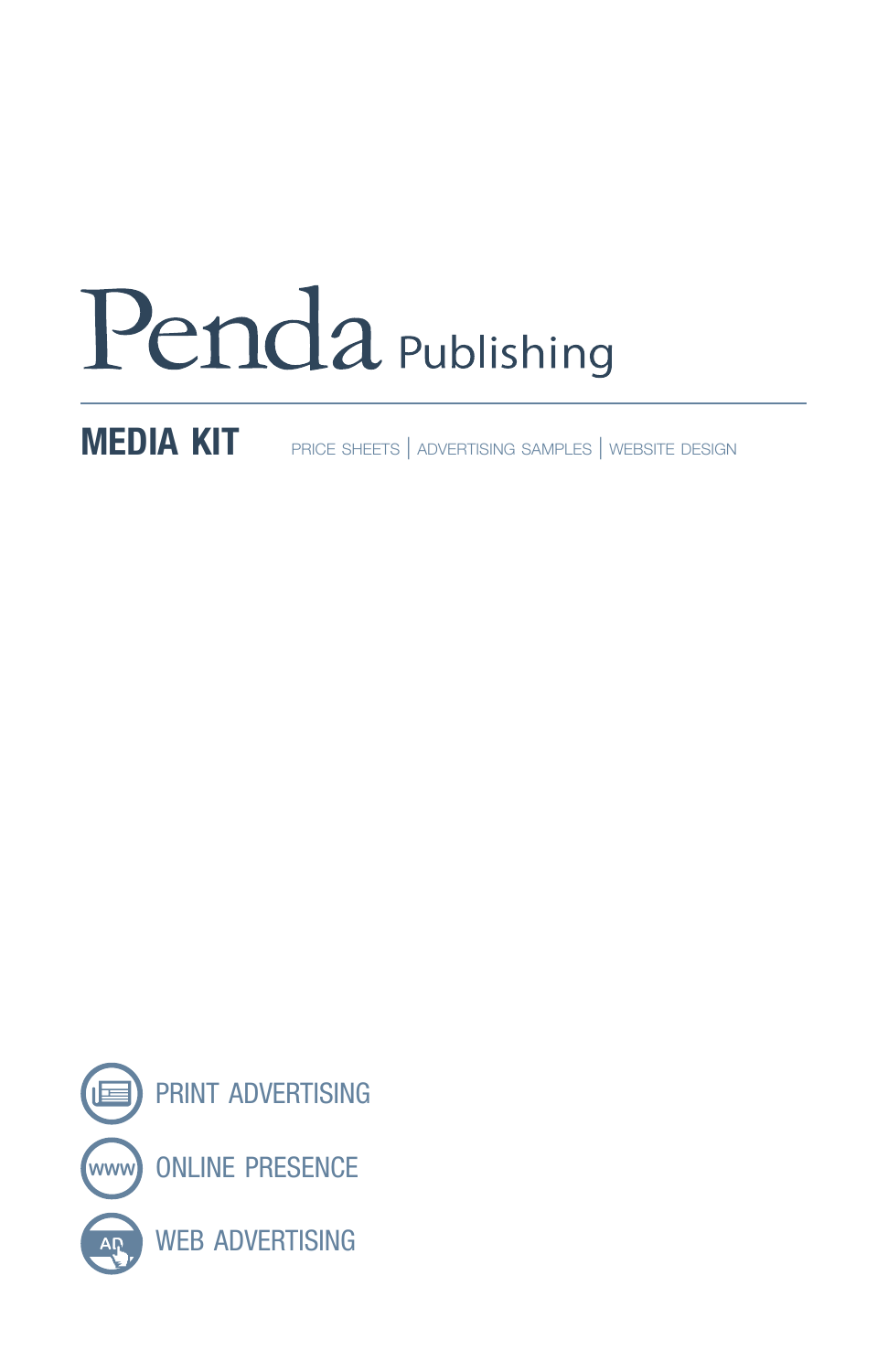*But you shall remember the Lord your God, for it is He who is giving you power to make wealth, that He may confirm His covenant.* Deuteronomy 8:18

Thank you for the opportunity to give you information concerning the most popular read in Clark and Champaign counties. Our publications are filled with Hometown good-news weekly that is fueled by a heavy community participation. Some newspapers give space to their residents for articles, press releases, public opinions and letters to the editor, we give the public the unusual opportunity to report the good-news that happens in their backyards per say. **!**

We are your Hometown Good-News Weekly Newspaper, dedicated to families and our community, reaching over 50,000 readers in our Tri-County area.

## WHAT PEOPLE ARE SAYING

#### Community Government

*"I look forward to reading The Springfield Paper. It is very upbeat and a real promotion for our community."*

- Matt Kridler, City Manager

*"The Springfield Paper continues to accentuate the positive and provide a voice to the greatness of Clark County and its' many activities."*

Gene Kelly, Clark County Sheriff

#### Community Leaders & Organizations

*"Congratulations to The Springfield Paper on their one year anniversary! Over the past year, the weekly newspaper has done a great job of highlighting the good news that is happening in and around Springfield. We look forward to this next year as Springfield continues to become a better community."*

- Mike McDorman, President, Greater Springfield Chamber of Commerce

*"The Springfield Paper tends to focus on the positive news in our community. Creating new outlets for communication within our city is a good thing. I don't think you can ever have enough of that sort of thing."*

- John T. Landess, Turner Foundation, Executive Director



#### rate per column inch

| <b>Open Contract</b>    | \$16.00 |
|-------------------------|---------|
| 8 Week Contract         | \$13.00 |
| 16 Week Contract        | \$11.00 |
| <b>32 Week Contract</b> | \$10.00 |
| 52 Week Contract        | \$9.00  |
|                         |         |

Distributed in both Clark and Champaign County

#### special full page rate\*

\$950.00 per insertion

\*Minimum 2 insertions over 6 weeks. Copy ready advertisements only.

#### **INSERTS**

\$55 per thousand (4000 Minimum)

**Insertion of Preprints:** Tabloid or broad sheet supplement inserts may be used in all or any part of our publication circulation at \$45.00 per thousand.

**Minimum dimension:** 8 1/2" X 11", 20# bond/50# offset stock, minimum single sheet basis weight. Maximum dimension 11 3/8" X 13 3/4"

\*Multiple signature inserts will not be accepted.

#### TERMS & CONDITIONS

Net Cash. Major Credit Cards Accepted 30 day net available with approved credit. New accounts will pay in advance until credit is established. Past due accounts subject to 1 1/2% of the unpaid balance per month finance charge. Free tear sheets limited to 10 copies per issue. Political ads at regular rate, paid in advance.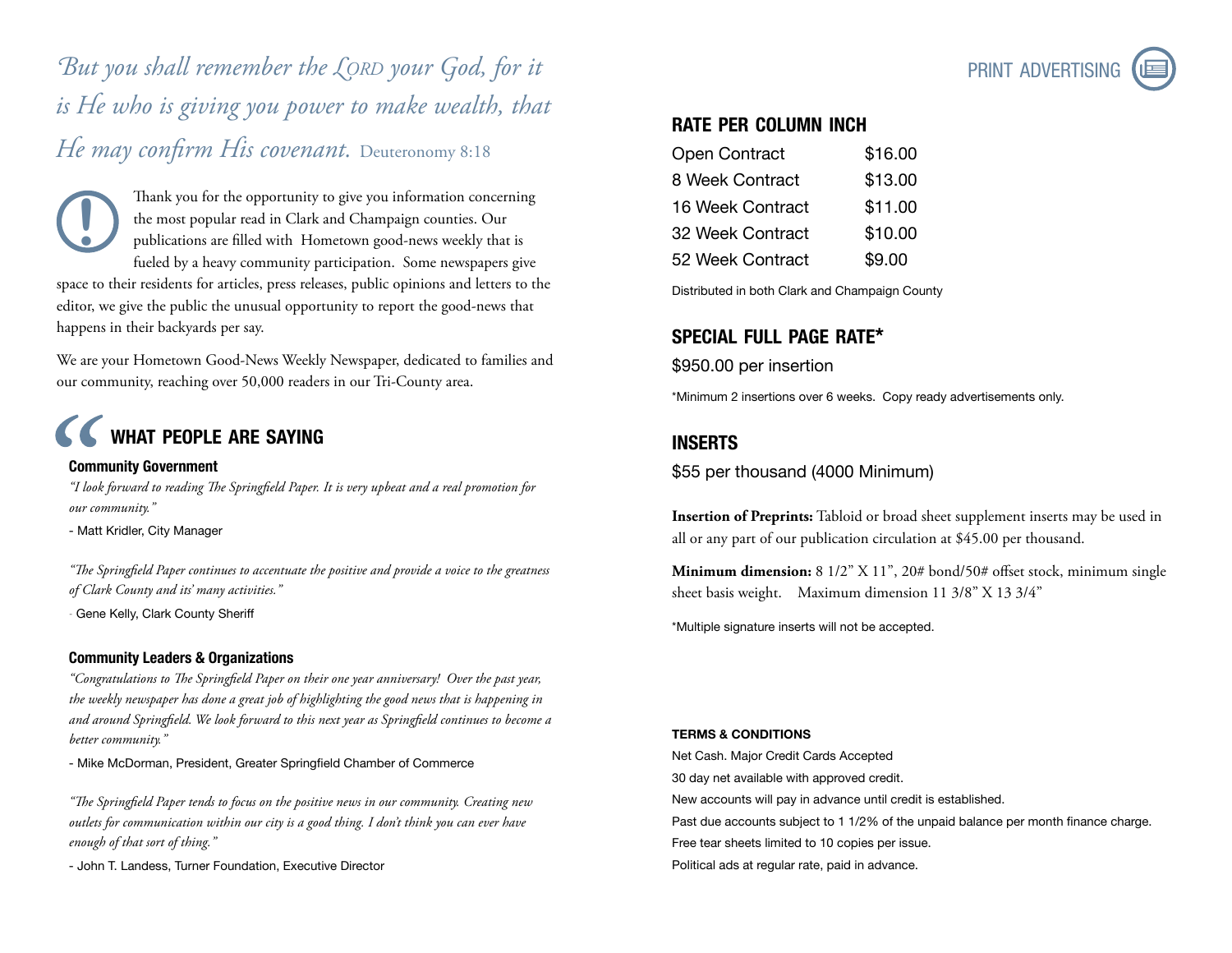



#### formula for ad cost

#### size x rate x weeks

| full page  | 6" x 21"        |
|------------|-----------------|
| $1/2$ page | $6" \times 10"$ |
| $1/4$ page | $3" \times 10"$ |
| 3x5        | $3" \times 5"$  |
| 2x4        | $2" \times 4"$  |
| 2x3        | $2" \times 3"$  |
| 2x2        | $2" \times 2"$  |
| 1x2        | 1"x 2"          |

#### example: 2x2 ad for 52 weeks

 $2 \times 2 = 4$  $4 \times $7.25 = $29$  $$29 \times 52 = $1,508$ 

#### color ad cost

| 1 color    | \$10              |
|------------|-------------------|
| 2 colors   | \$15              |
| 3 colors   | \$20              |
| full color | \$25 (best value) |

#### actual ad dimensions





#### other ad dimensions

| $1 \times 2$ | $1.6528" \times 2"$ |
|--------------|---------------------|
| $2 \times 2$ | $3.4722" \times 2"$ |
| $2 \times 3$ | $3.4722" \times 3"$ |
| $3 \times 3$ | $5.2917$ " x 3"     |
| 4 x 4        | 7.1111" x 4"        |
| 4 x 6        | $7.1111" \times 6"$ |
| $5 \times ?$ | $8.9306" \times ?$  |
| 6 x ?        | $10.75" \times ?$   |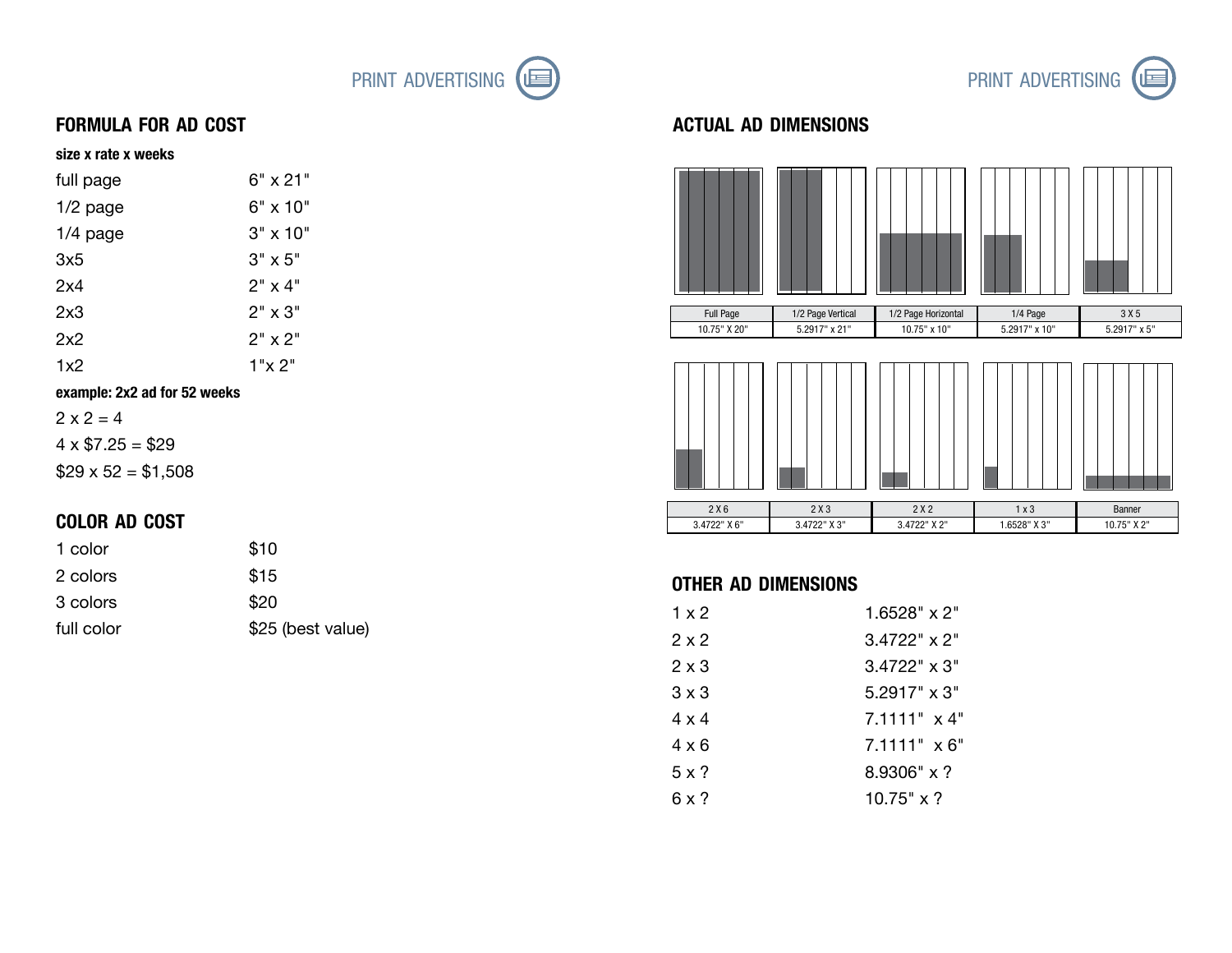

#### tabloid ad size chart

1/8 page 4.91" x 2.75" 3 columns wide 1/4 page 4.91" x 5.5" 3 columns wide  $1/2$  page  $10'' \times 5.5''$  6 columns wide full page 10" x 10.5" 6 columns wide

#### advertorial word count

1/2 page with pic - 85 words | without pic - 125

1/4 page with pic - 175 words | without pic - 205

1/2 page with pic - 275 words | without pic - 430

#### column inches

| 1 column  | 1.5278"     |
|-----------|-------------|
| 2 columns | 3.2222"     |
| 3 columns | 4.9167"     |
| 4 columns | 6.6111"     |
| 5 columns | ш<br>8.3056 |
| 6 columns | 10"         |

total size of each page laid out: 10" x 11" top half inch of page used for header



#### ad mechanics

We prefer and accept PDF, AI, EPS files for advertisements. Please no DOC files. All color ads must be in CMYK Black & White must be greyscale.

#### **MECHANICS**

Minimum size 1 column X 2 inches. All ads must be an equal number of inches in depth as columns wide. Local rates non-commissionable.

All SAU sizes accepted. Halftones cut with 85 line screen

6 column width: 11.25 inch; Classified: 9 column width. Page: 11.25" wide, 21" deep. Double Truck: 26 3/4" wide, 21" deep, billed at 12 1/2 column width. 14 agate lines per column inch.

#### **CIRCULATION**

Copies distributed in over 300 newsstands in and around Springfield, New Carlisle, Enon, South Charleston, South Vienna in Clark County; Urbana in Champaign County and Fairborn/Beavercreek in Greene County.

\*Readership estimated at over 50,000 per week.

| Deadline:     | Wednesday 5 Pm    |
|---------------|-------------------|
| Proof Ads:    | Tuesday 5 Pm      |
| Color Charge: | \$90.00 Per Color |

#### COPY REGULATIONS

The Publisher reserves the right to edit all copy submitted and reject those ads which are not in compliance with state and/or federal regulations, or those which are offensive, false, misleading, deceptive or similarly unacceptable. Alcoholic beverage or tobacco advertisements and ads dealing with the occult, work at home, dietary supplement and 900 numbers are not accepted.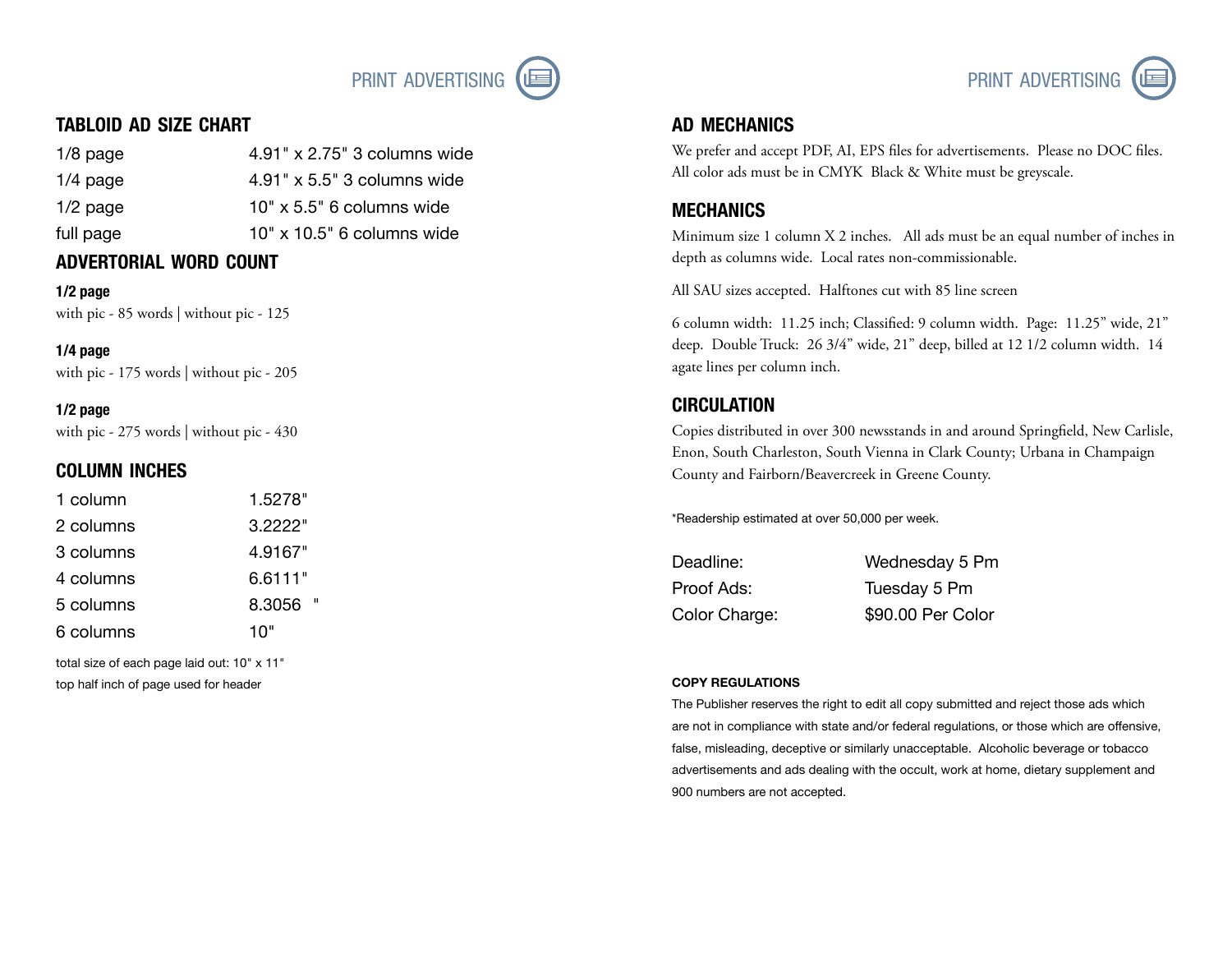#### web ad mechanics

Advertise on the world wide web! Tens of thousands are visiting MySpringfieldPaper.com TheSpringfieldPaper.com and TheOutlook.cc each month! Get 30 days Free w/print advertising.

#### active display ads:

| Placement         | Size (in pixels) Cost* |       | Combo** |
|-------------------|------------------------|-------|---------|
| Side Banner       | 160x600                | \$150 | \$75    |
| Front Page Banner | 1000x165               | \$400 | \$300   |

\* 1 year contract, 30 days free.

\*\* 3 month contract with print ad

#### where your ads can be displayed

| My Springfield Paper  | link |
|-----------------------|------|
| The Springfield Paper | link |
| The Outlook           | link |
| The Fairborn Paper    | link |

### print 'n go coupons

Take your coupon campaign to a new level, offer your coupons on our Print 'N Go website. Print 'N Go users can print the coupons offered on the site right at home. Compete with the large companies offering their deals on sites like Coupon Suzy and Groupon! [link](http://www.thespringfieldpaper.com/database/coupons)

#### web site design and hosting

We custom design your site to your needs!

Web site base starts at \$500 per page. Audio/video, blog pages, e-commerce and etc are charged extra at great affordable rates.

Hourly rates \$60 for HTML forms, etc.

#### a little about advertising online

Web advertisement success is based on how many clicks an ad receives over how many times it is shown, stated as a percent. Online click rate average is around 1% (1 in every 100 people who see the ad clicks it.) Ideally you strive for a click rate of 2%, which is considered a very high performance.

Ads shown on the Penda network of sites average around 1% with many reaching or exceeding 2%. We owe our high click rate to the fact that we have local businesses reaching local people. Also, with the high volume of traffic on our network of sites, your ad is seen thousands of times a month. Garrigans is a typical example. In the first month of their ad they appeared on page over 2,700 times.

The ultimate goal of online advertising is to encourage viewers to click your ad and be taken from the page they are currently on (on one of our sites) to a page controlled by your company. Once the viewer is on your business's page you can "make the sell."

Want to improve your click rate? Keep your ad simple and eye catching, make sure your ad can be clicked through to your business's website or even a facebook page dedicated to your business, and offer a coupon or other incentive and encourage viewers to click your ad for more info.

## *Local Businesses that found success with us*

| 7.43% | <b>Wild Horse Adoption</b>     |
|-------|--------------------------------|
| 6.03% | <b>Springfield Smiles</b>      |
| 4.18% | <b>Blessings By The Basket</b> |
| 3.83% | <b>American Cancer Society</b> |
| 2.63% | <b>Aico Awards</b>             |
| 2.18% | <b>Wild Fire Ballroom</b>      |
| 1.98% | Songbbird Records              |
| 1.46% | <b>Blue Ready</b>              |
| 1.41% | <b>Linked Springfield</b>      |
| 1.28% | Freedom Road Community Church  |